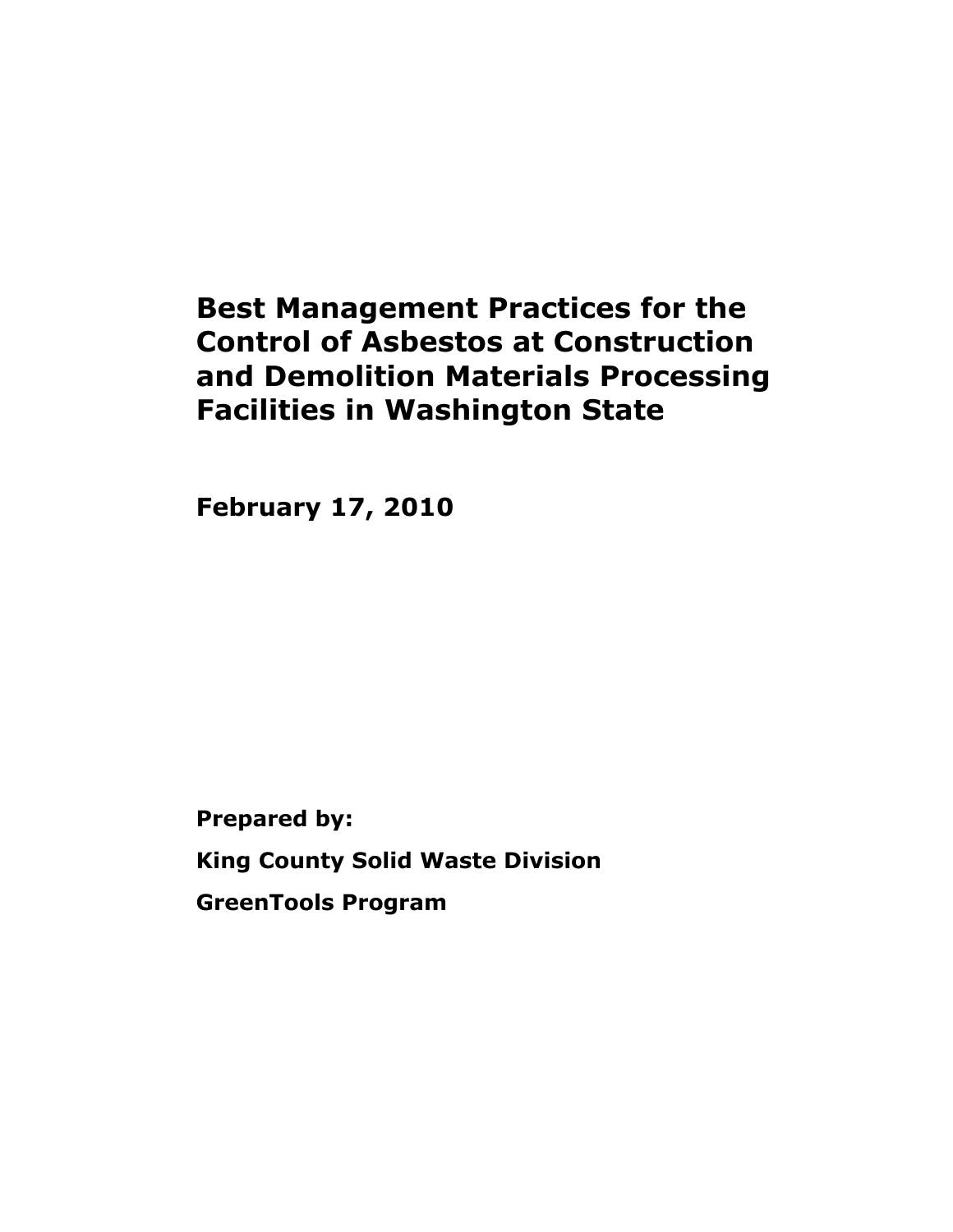## **Introduction**

Asbestos is a generic term used to describe several naturally occurring minerals that can be separated into fibers and spun into cloth or added to products. It was used in many construction materials because of its excellent insulation, fire proofing and sound proofing qualities. Asbestos is a known carcinogen and is thus a **regulated substance**. Asbestos must be removed by a licensed asbestos contractor if it is to be disturbed during renovation or demolition activities. Because asbestos has been used in more than 3000 building products, it may be present in a wide variety of building materials, as noted below:

| <b>Cement Pipes</b>                                              | <b>Elevator Brake Shoes</b>          |
|------------------------------------------------------------------|--------------------------------------|
| <b>Cement Wallboard</b>                                          | <b>HVAC Duct Insulation</b>          |
| <b>Cement Siding</b>                                             | <b>Boiler Insulation</b>             |
| Asphalt Floor Tile                                               | <b>Breaching Insulation</b>          |
| Vinyl Floor Tile                                                 | Ductwork Flexible Fabric Connections |
| Vinyl Sheet Flooring                                             | <b>Cooling Towers</b>                |
| <b>Flooring Backing</b>                                          | Pipe Insulation                      |
| Construction Mastics (floor tile, carpet,<br>ceiling tile, etc.) | Heating and Electrical Ducts         |
| <b>Acoustical Plaster</b>                                        | <b>Electrical Panel Partitions</b>   |
| <b>Decorative Plaster</b>                                        | <b>Electrical Cloth</b>              |
| <b>Textured Paints/Coatings</b>                                  | <b>Electric Wiring Insulation</b>    |
| Ceiling Tiles and Lay-in Panels                                  | Chalkboards                          |
| Spray-Applied Insulation                                         | Roofing Shingles                     |
| <b>Blown-in Insulation</b>                                       | Roofing Felt                         |
| <b>Fireproofing Materials</b>                                    | <b>Base Flashing</b>                 |
| Taping Compounds (thermal)                                       | <b>Thermal Paper Products</b>        |
| Packing Materials (for wall/floor<br>penetrations)               | Fire Doors                           |
| <b>High Temperature Gaskets</b>                                  | Caulking/Putties                     |
| Laboratory Hoods/Table Tops                                      | Adhesives                            |
| Laboratory Gloves                                                | Wallboard                            |
| <b>Fire Blankets</b>                                             | Joint Compounds                      |
| <b>Fire Curtains</b>                                             | Vinyl Wall Coverings                 |
| <b>Elevator Equipment Panels</b>                                 | <b>Spackling Compounds</b>           |

**Building Materials That May Contain Asbestos** (Note: This list is not all inclusive)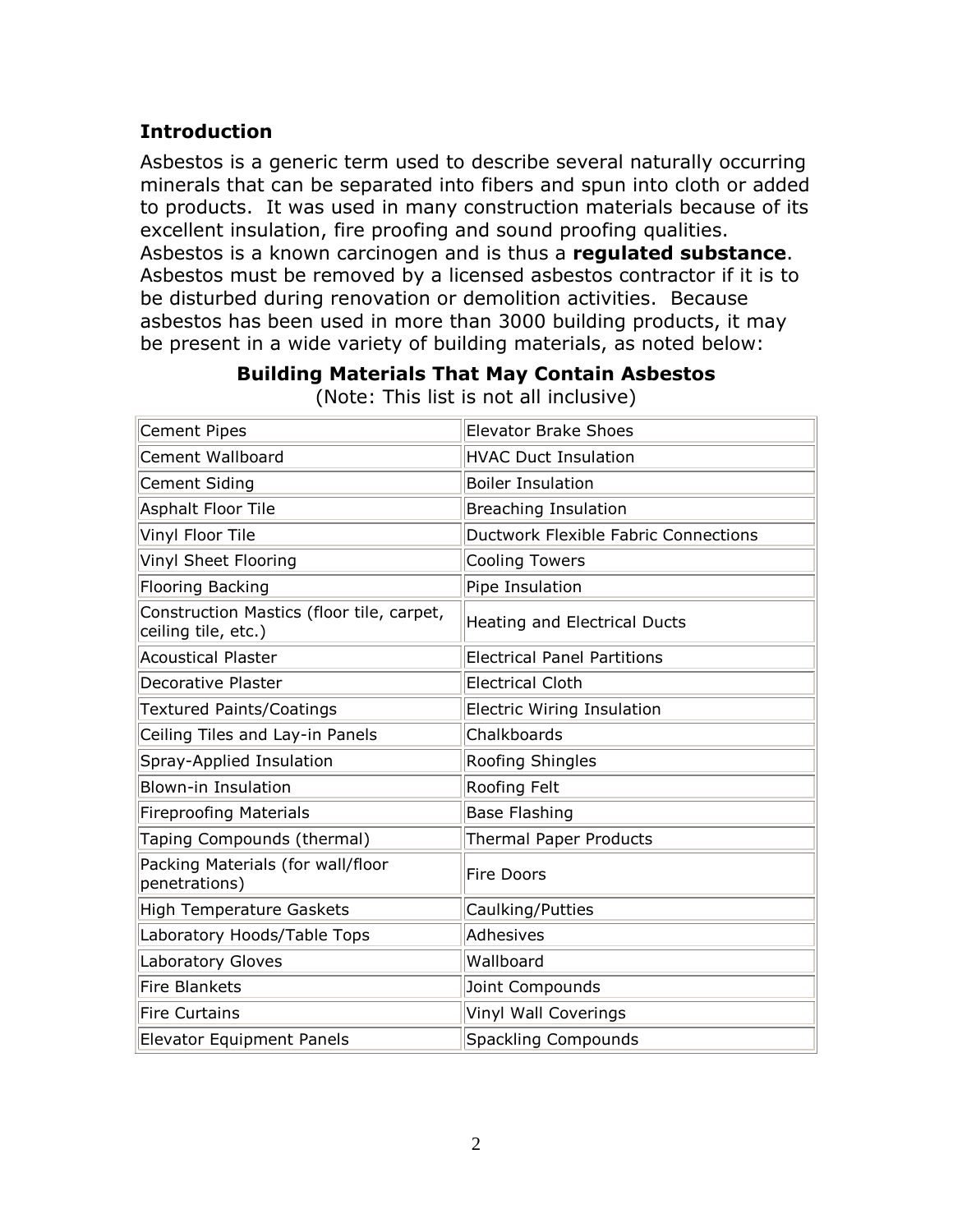Asbestos is dangerous when it is crushed, crumbled or disturbed because fibers can be released into the air. Released asbestos fibers are so tiny they can remain suspended in the air for long periods of time and can easily be inhaled. Remodeling and demolition activities can damage and release asbestos fibers from building materials, as can mechanical crushing and processing at C&D processing facilities. The degree to which asbestos-containing materials will release fibers is related to its **friability.** Certain asbestos-containing materials present a high risk for release of asbestos fibers. These are highly friable materials, and consist of:

- Thermal system insulation: insulation applied to pipes fittings, boilers, tanks and ducts, other than fiberglass.
- Surfacing materials: spray-on or towel-applied acoustical plaster, fire insulation, and 'popcorn' ceiling texture.
- Linoleum flooring that contains a fibrous backing material.

Materials such as joint compound, floor tiles and asbestos siding are less friable. However, asbestos-containing materials can become airborne during demolition activities and mechanical processing in a C&D facility. Exceptions may include some mastics (glues) and roofing tar, which generally remain non-friable when demolished provided the material is not rendered friable by the forces expected to act on the material during demolition /or processing.

Chronic asbestos exposure can lead to a lung disease termed **asbestosis**, scarring of the membranes around the lung, pulmonary hypertension, immunological effects, lung and other cancers. Symptoms of disease do not show up until many years after exposure began.

Because demolition and renovation projects involving asbestos are likely to put people at risk of exposure, both the Puget Sound Clean Air Agency and the Department of Labor and Industries (L&I) require that a survey of asbestos-containing material be conducted by a licensed inspector (AHERA). If a renovation or demolition project involves removal or damage of asbestos materials L&I and the Puget Sound Clean Air Agency (PSCAA) require notification and abatement by a licensed asbestos contractor. Further, all demolition projects require submission of a notification to PSCAA even if no asbestos is present. Finally, asbestos waste must be disposed of only at an authorized asbestos disposal facility.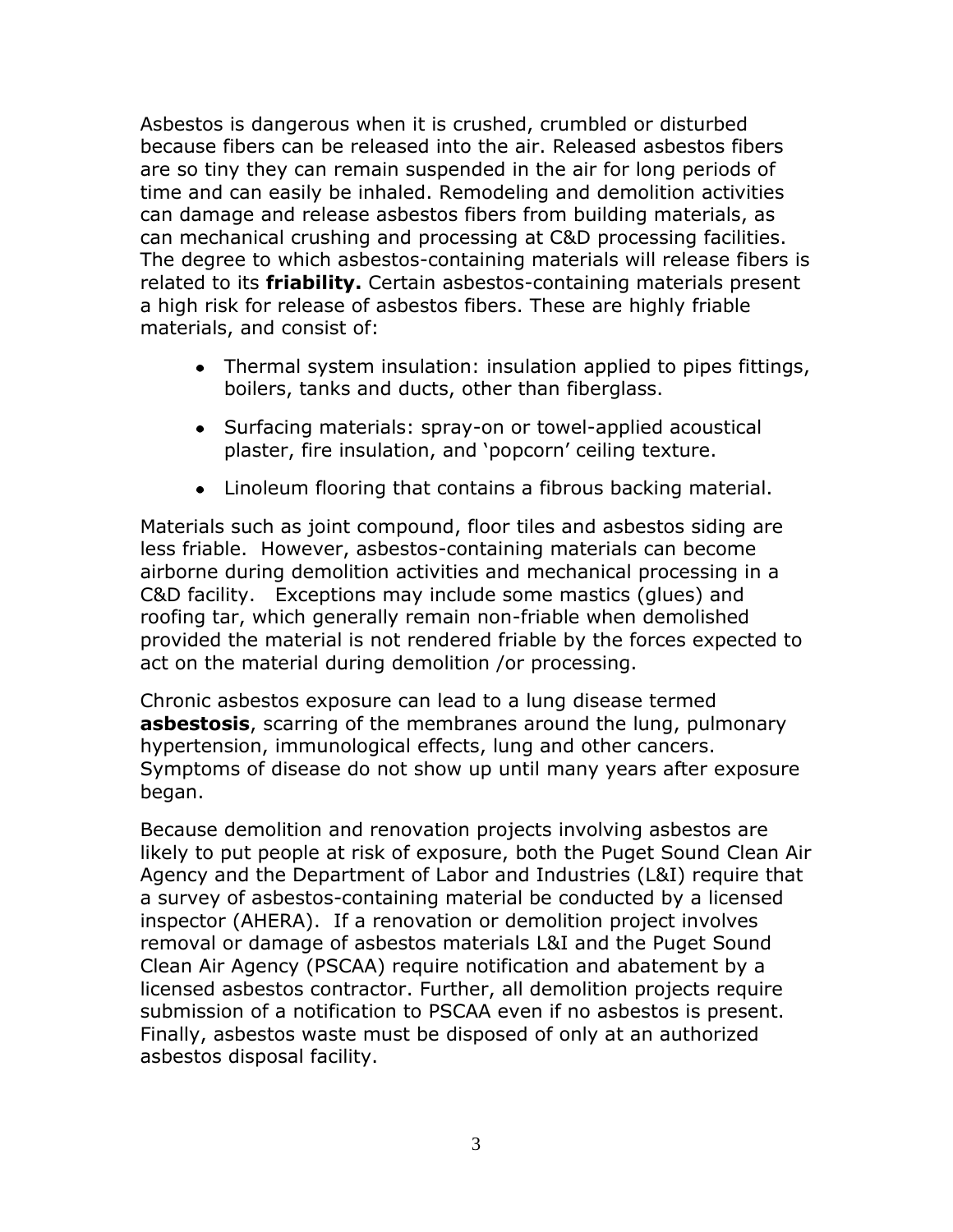Improper handling and disposal of asbestos can result in **significant fines,** and in instances of serious or knowing violations, can result in **criminal prosecution**. When regulations are properly followed, asbestos materials should not arrive at C&D processing facilities. However, if the regulations are not followed, violations will occur, particularly on residential remodel projects where owners and contractors tend to be less educated on the regulations. Therefore, C&D facilities need to implement best management practices to prevent, identify and control asbestos containing materials. The recommended controls in this guide are based on current technologies and practices that are believed to be cost-effective to implement and adequately protective of worker health in minimizing potential exposure to airborne asbestos fibers.

### **II. Waste Acceptance Procedures**

Asbestos controls should be incorporated into the facility's overall Waste Acceptance Plan and Operations Plan, as appropriate. The following subsections include recommended elements that should be included as part of these plans to prevent and control asbestos hazards.

a. Acceptance Procedures and Documentation

The type of documentation that should be required varies by the type of construction activity, as follows:

i. Demolition Projects

Puget Sound Clean Air Agency (PSCAA) regulations require that all demolition projects (including residential) submit a demolition notice to the Agency using its web site at www.pscleanair.org. All demolition projects should provide a copy of the demolition notification printout, AHERA survey, and a copy of the clearance letter if asbestos was noted in the notification printout. The paperwork must match the address of the jobsite. There is no exception to the requirement for a PSCAA notification, so there should be no reason why this documentation cannot be readily provided to the C&D facility. There should be no exceptions.

ii. Renovation Projects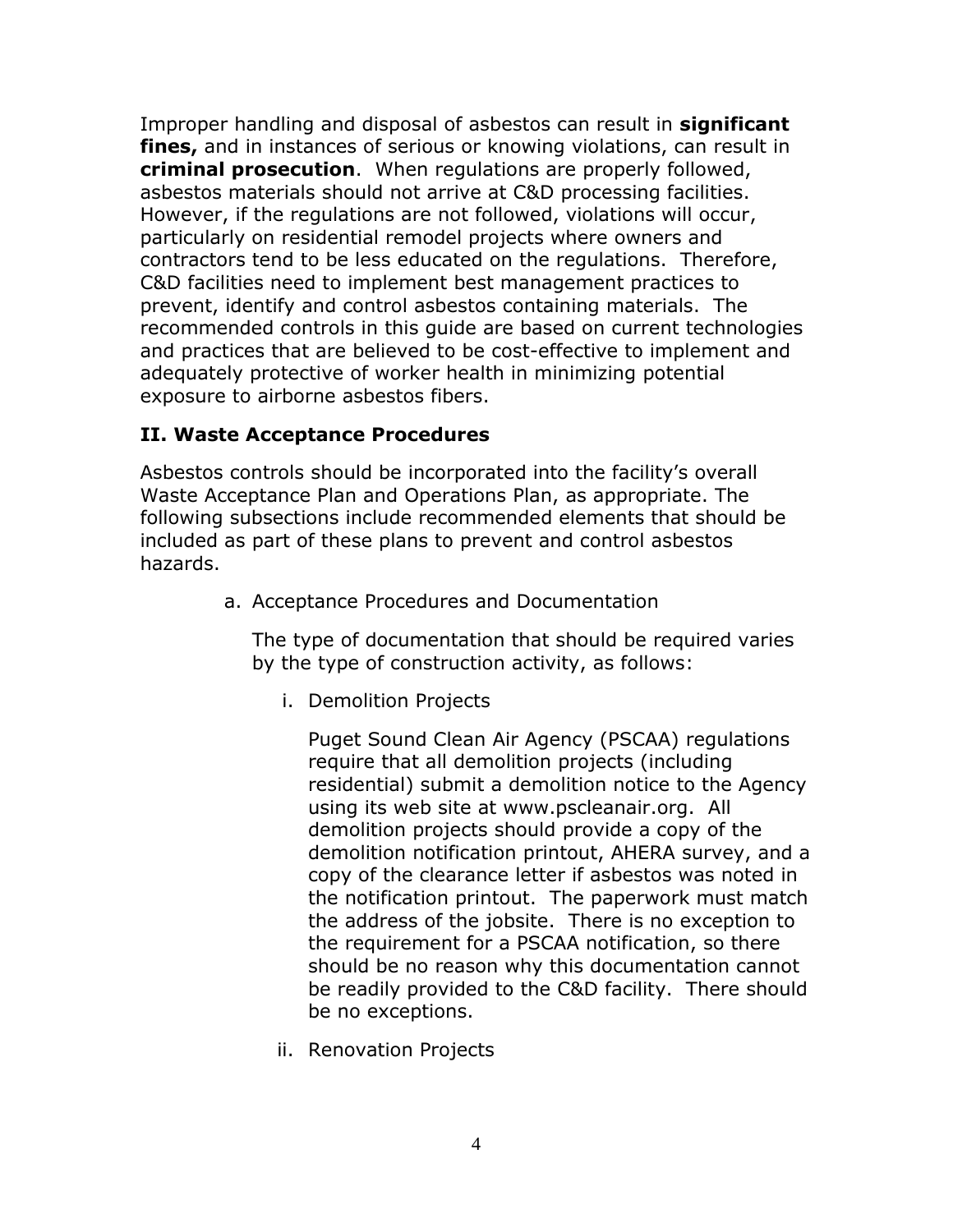For renovation projects, it can be more difficult to document that the load is asbestos-free. Few residential renovations include an asbestos AHERA survey. Surveys are required for renovations when suspect asbestos containing materials, such as surfacing material, thermal insulation, roofing material (excluding asphalt shingles), flooring material and cement products are in the work area. If these types of products are visible in a load, a survey would have been required. While compliance in commercial buildings is better, it may be difficult to match up the debris with the survey. For example, floor tiles on one floor could contain asbestos and on other floors be asbestos-free. The best way to ensure a load is clean is if the building owner can provide an AHERA asbestos survey matching the building address where the materials originated, showing that materials tested asbestosfree throughout the structure. Otherwise, the building owner should be able to provide a recent asbestos clearance report matching the building address where the materials originated. These documentation procedures should be incorporated into customer contracts. Documentation should also be requested for smaller jobs, but in practice may not be always available. In such cases it is important to implement 100% visual load checking procedures, as discussed under Section C, Visual Monitoring.

iii. New Construction

Friable asbestos materials have been banned in most new construction. If asbestos materials are present, they most likely would be in a form that prevents release of airborne fibers, such as roofing sealant. Therefore, the need to implement documentation procedures for loads containing only newer building materials is discretionary.

b. Signage

A summary of the materials that are banned from the facility, including asbestos, should be posted at the entrance to the facility.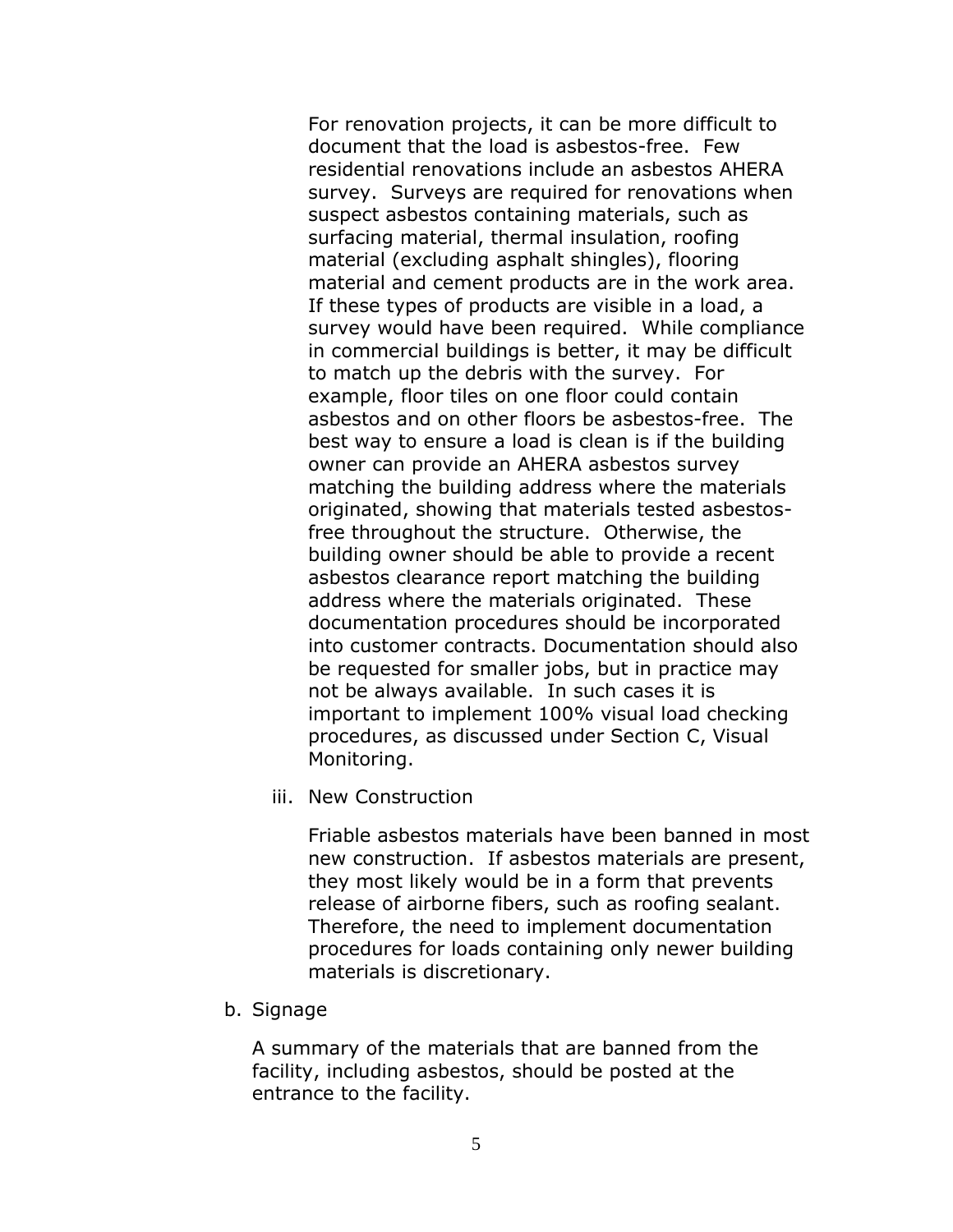c. Visual Monitoring

Because of the difficulty in documenting asbestos materials in smaller renovation projects, each incoming load from a renovation project where documents are not available should be visually inspected for suspect asbestos containing materials. Particular emphasis should be given to thermal system insulation, and surfacing materials, and vinyl flooring, as discussed in the introduction section. In addition, even when documentation is provided, loads should be randomly inspected to ensure compliance with regulations and facility acceptance rules. This would include inspection for other items that are not accepted by the facility, such as hazardous wastes.

Loads subject to inspection should be untarped at the incoming scale station so that the contents can be examined. Mirrors or surveillance cameras can be positioned above the height of the trailers to facilitate inspection.

If suspect materials are noted and the driver cannot provide adequate documentation as described above the load should be refused and turned away.

Asbestos-containing materials may still be hidden within a load and cannot always be identified during initial load screening. It is therefore important that the operators in the unloading area conduct initial visual inspections of the materials before loading into the processing equipment. If undocumented suspect asbestos-containing materials are identified at this point the facility should immediately implement containment and control measures discussed below.

#### d. Handling Suspect Loads

Suspect materials should not be moved until tested or otherwise confirmed to be asbestos-free. Traffic cones and hazard tape should be erected around the suspect load. Next, the load should be wetted and covered with a tarp. An employee or contractor trained in proper sampling and personal protection procedures should be used to sample the contents. A minimum of three samples is recommended for each type of suspect asbestos material. Samples should be sent to a laboratory accredited by the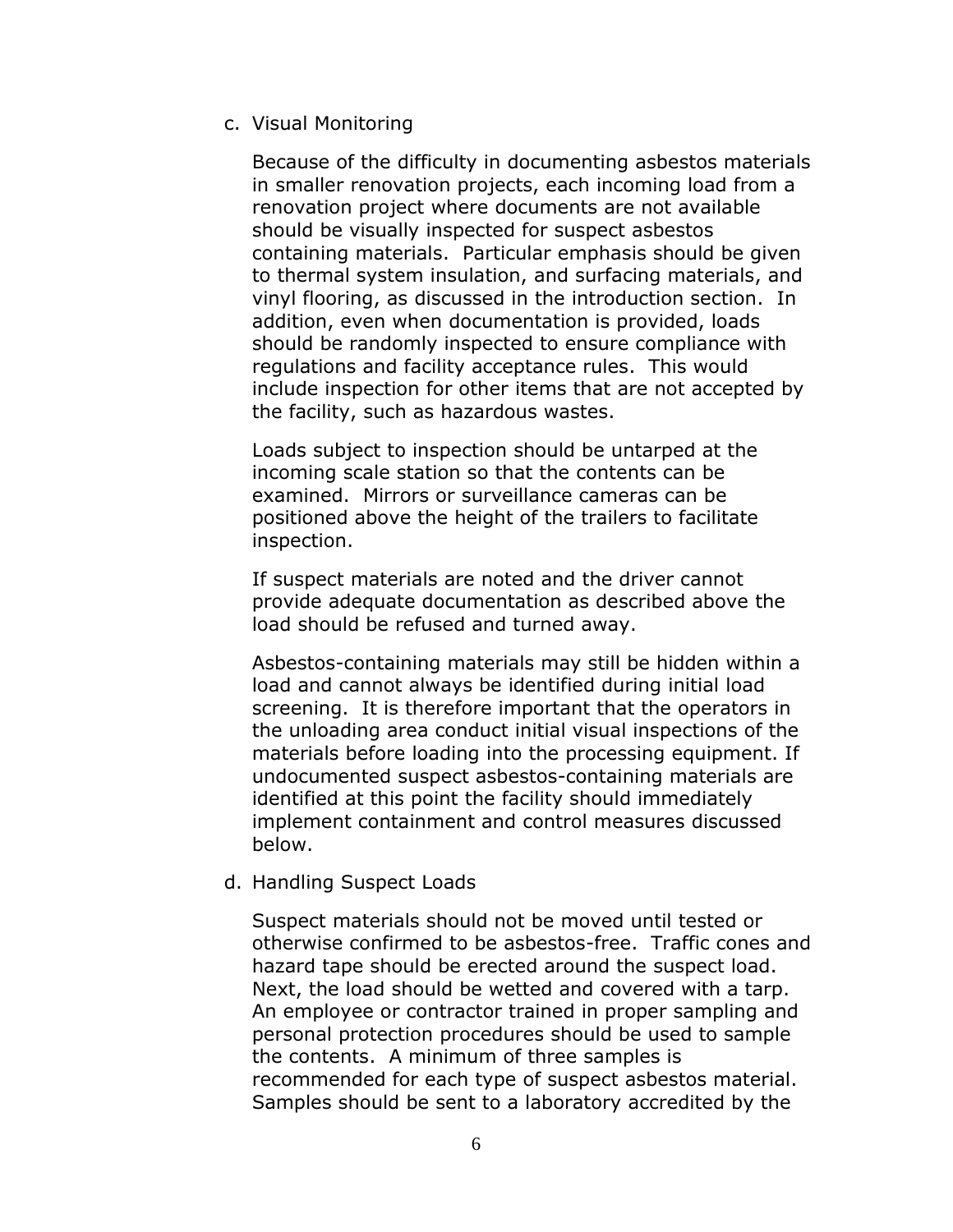National Voluntary Laboratory Accreditation Program (NVLAP) for asbestos analysis.

If the materials are found to contain asbestos, a contractor licensed by the State of Washington to perform asbestos abatement must be used to remove and dispose of the asbestos-containing materials and any comingled debris that may be contaminated with asbestos fibers.

e. Employee Training

All employees who work the incoming scales/acceptance area and the unloading areas should, at a minimum, be trained to the 'Awareness' level, per WISHA regulations. Per WISHA, this training shall, at a minimum, include health effects of asbestos, types of asbestos-containing materials found in building materials, visual identification of these materials, and proper response when materials are identified. The training should be customized for C&D facilities to include identification of asbestos materials that may be found in demolition loads and procedures to control release of asbestos fibers from suspect materials.

The facility should consider having at least one employee trained in the proper sampling of suspect asbestos materials. This training should include sampling protocol and personal protective equipment requirements. Accreditation as a building inspector under the Asbestos Hazard Emergency Response Act (AHERA) may be substituted if a more customized training is not available. Contact an Industrial Hygiene consulting firm for information on training classes.

f. Facility Engineering controls

Facilities should be designed to minimize employee exposure to dust. This will help prevent adverse heath effects from both 'nuisance' and hazardous types of dust, including asbestos. Misters should be located in the unloading areas and other locations prone to dust emissions.

Equipment used to crush or grind C&D should be ventilated using local exhaust ventilation. The ventilation system should be designed by a professional experienced in industrial ventilation. Where feasible, employee work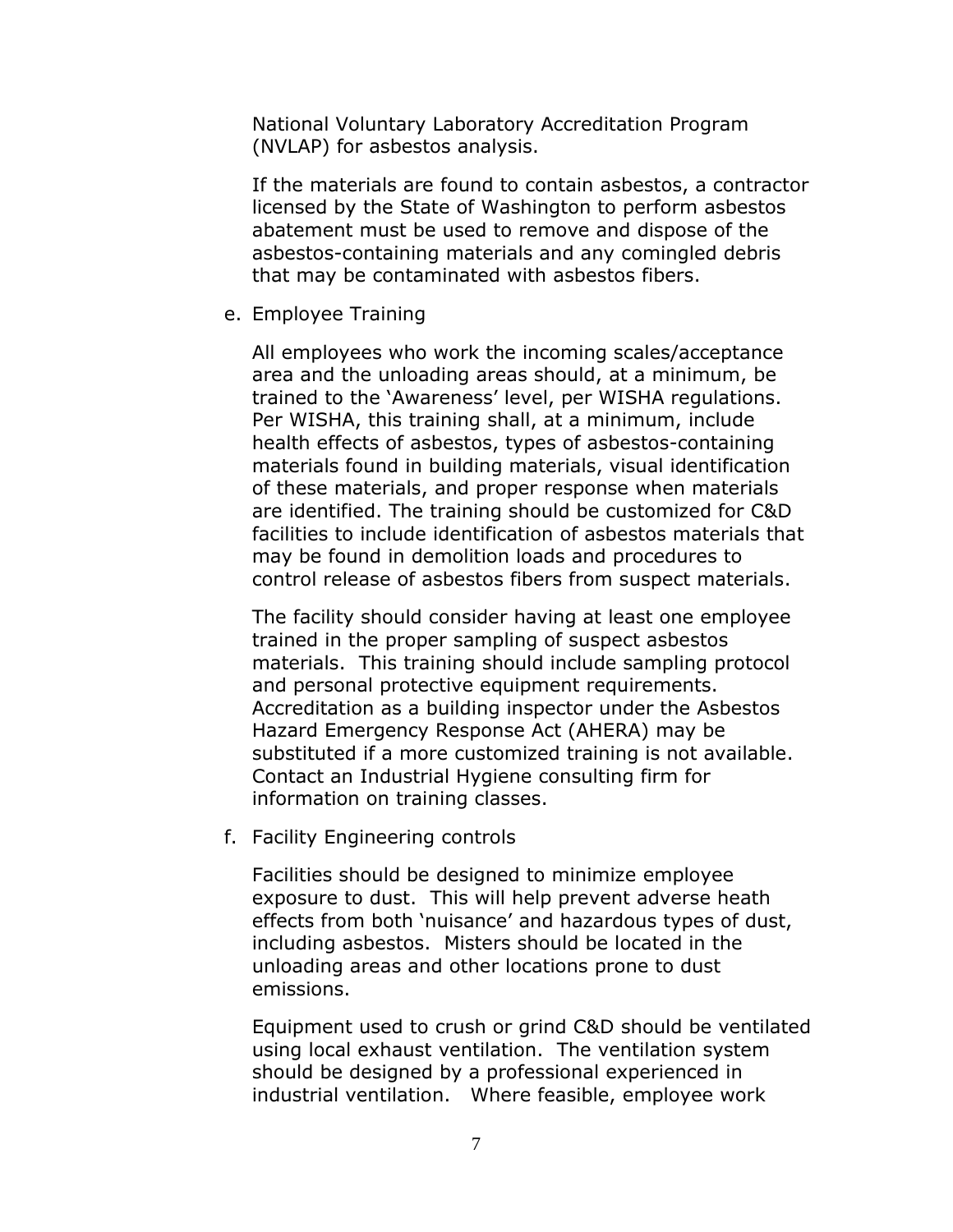stations should be located away from areas where dust emissions may occur.

The transfer of fines can also generate significant amounts of dust. Enclosing conveyor belts, providing local exhaust ventilation and minimizing the open area of the containers used to collect fines can help to reduce dust emissions.

Ventilated cabs with dust filtration should be provided on excavators, backhoes and other heavy equipment. Finally, the general workspace should be supplied with sufficient ventilation or open sides to prevent buildup of dusts in the work environment.